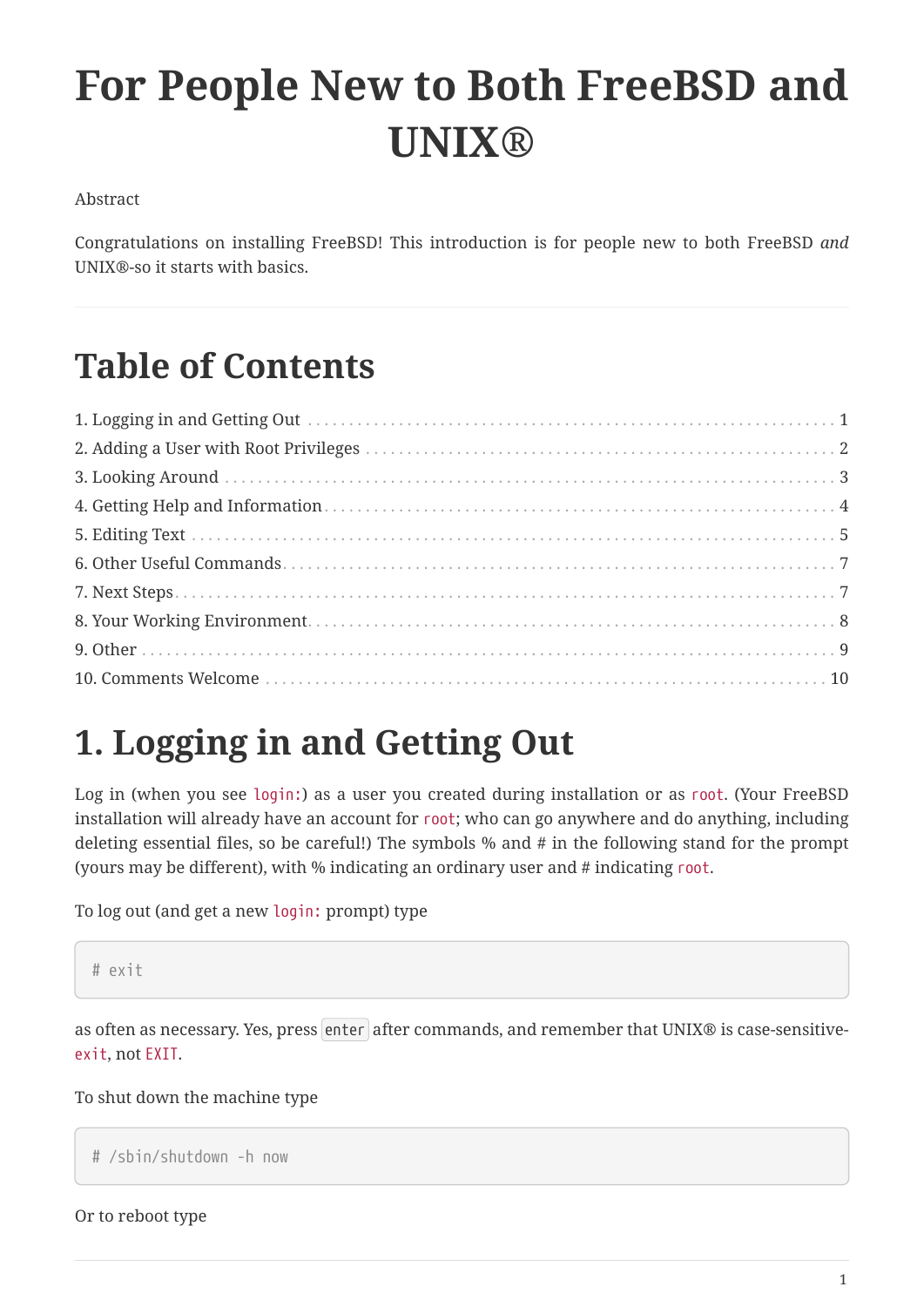or

# /sbin/reboot

You can also reboot with  $[Ctr] + [Alt] + [Delete]$ . Give it a little time to do its work. This is equivalent to /sbin/reboot in recent releases of FreeBSD and is much, much better than hitting the reset button. You do not want to have to reinstall this thing, do you?

## <span id="page-1-0"></span>**2. Adding a User with Root Privileges**

If you did not create any users when you installed the system and are thus logged in as root, you should probably create a user now with

# adduser

The first time you use adduser, it might ask for some defaults to save. You might want to make the default shell  $csh(1)$  instead of  $sh(1)$ , if it suggests sh as the default. Otherwise just press enter to accept each default. These defaults are saved in /etc/adduser.conf, an editable file.

Suppose you create a user jack with full name *Jack Benimble*. Give jack a password if security (even kids around who might pound on the keyboard) is an issue. When it asks you if you want to invite jack into other groups, type wheel

Login group is "jack". Invite jack into other groups: wheel

This will make it possible to log in as jack and use the  $su(1)$  command to become root. Then you will not get scolded any more for logging in as root.

You can quit adduser any time by typing  $|C| + |C|$ , and at the end you will have a chance to approve your new user or simply type n for no. You might want to create a second new user so that when you edit `jack's login files, you will have a hot spare in case something goes wrong.

Once you have done this, use exit to get back to a login prompt and log in as jack. In general, it is a good idea to do as much work as possible as an ordinary user who does not have the power-and risk-of root.

If you already created a user and you want the user to be able to su to root, you can log in as root and edit the file /etc/group, adding jack to the first line (the group wheel). But first you need to practice [vi\(1\)](https://www.freebsd.org/cgi/man.cgi?query=vi&sektion=1&format=html), the text editor-or use the simpler text editor,  $ee(1)$ , installed on recent versions of FreeBSD.

To delete a user, use rmuser.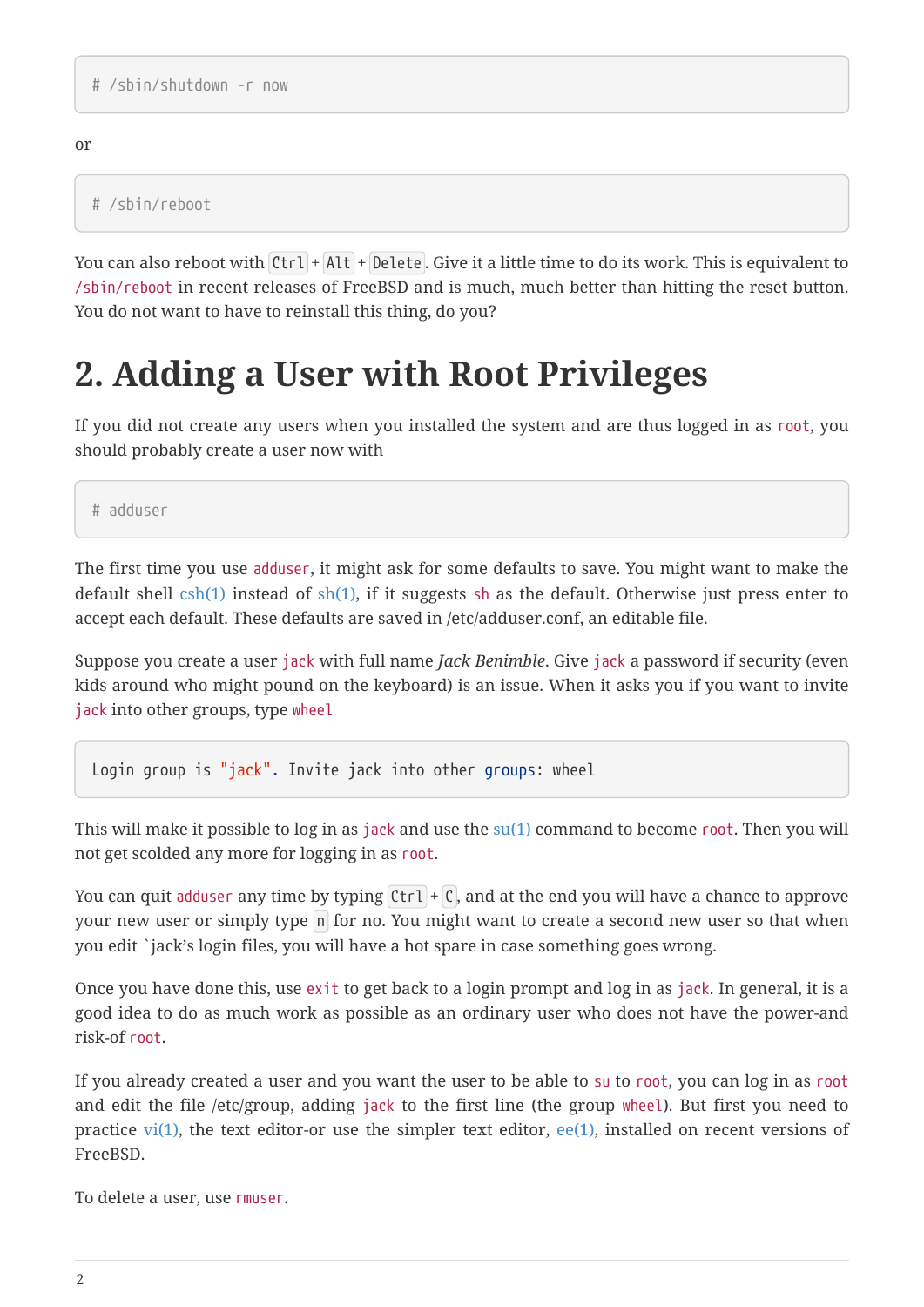## <span id="page-2-0"></span>**3. Looking Around**

Logged in as an ordinary user, look around and try out some commands that will access the sources of help and information within FreeBSD.

Here are some commands and what they do:

## **id**

Tells you who you are!

## **pwd**

Shows you where you are-the current working directory.

## **ls**

Lists the files in the current directory.

## **ls -F**

Lists the files in the current directory with a  $*$  after executables, a / after directories, and an @ after symbolic links.

## **ls -l**

Lists the files in long format-size, date, permissions.

## **ls -a**

Lists hidden "dot" files with the others. If you are root, the "dot" files show up without the -a switch.

## **cd**

Changes directories. cd .. backs up one level; note the space after cd. cd /usr/local goes there. cd  $\sim$  goes to the home directory of the person logged in-e.g., /usr/home/jack. Try cd /cdrom, and then ls, to find out if your CDROM is mounted and working.

## **less** *filename*

Lets you look at a file (named *filename*) without changing it. Try less /etc/fstab. Type q to quit.

## **cat** *filename*

Displays *filename* on screen. If it is too long and you can see only the end of it, press ScrollLock and use the up-arrow to move backward; you can use ScrollLock with manual pages too. Press ScrollLock again to quit scrolling. You might want to try cat on some of the dot files in your home directory-cat .cshrc, cat .login, cat .profile.

You will notice aliases in .cshrc for some of the ls commands (they are very convenient). You can create other aliases by editing .cshrc. You can make these aliases available to all users on the system by putting them in the system-wide csh configuration file, /etc/csh.cshrc.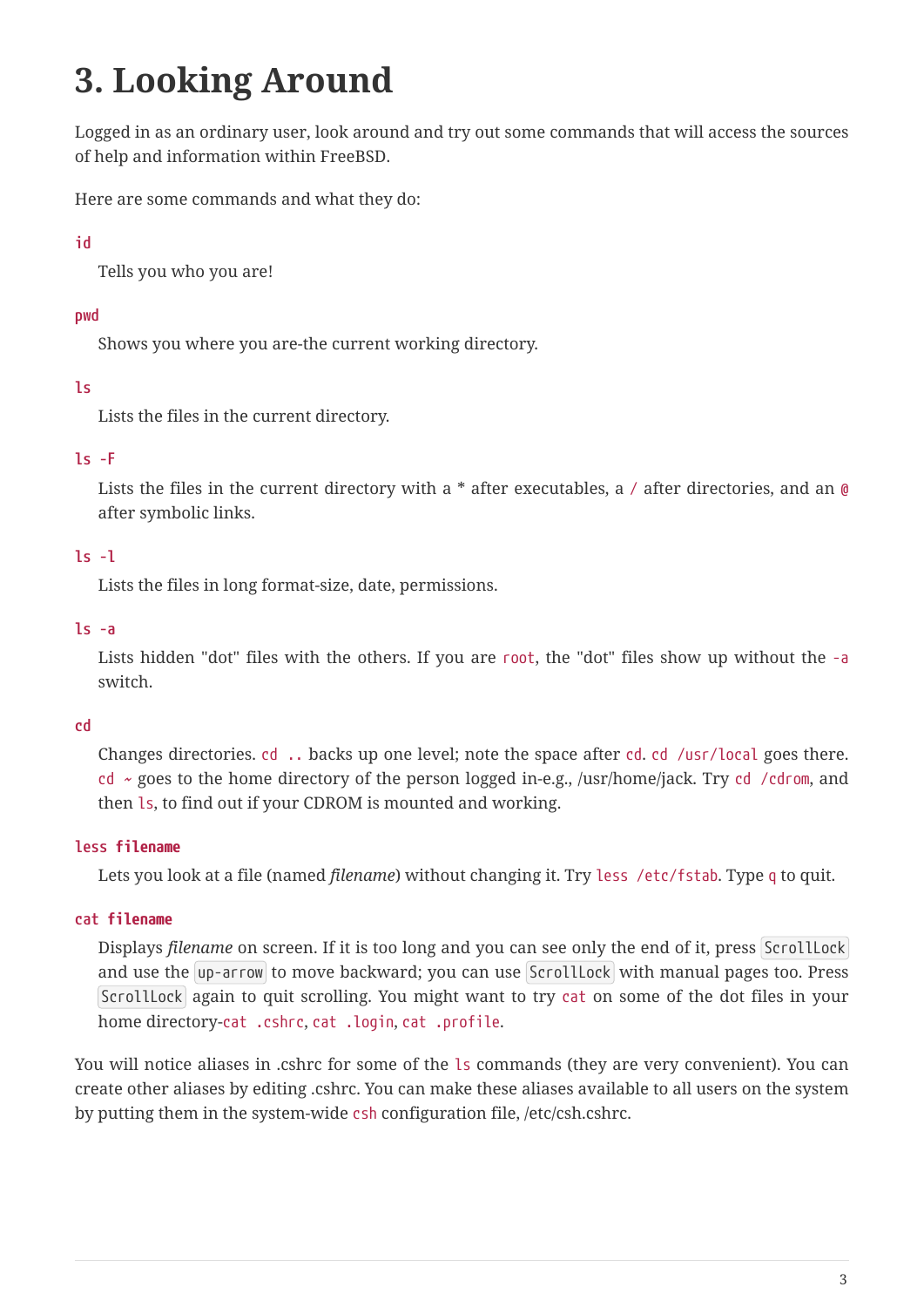## <span id="page-3-0"></span>**4. Getting Help and Information**

Here are some useful sources of help. *Text* stands for something of your choice that you type inusually a command or filename.

#### **apropos** *text*

Everything containing string *text* in the whatis database.

#### **man** *text*

The manual page for *text*. The major source of documentation for UNIX® systems. man ls will tell you all the ways to use ls. Press Enter to move through text,  $Ctrl + B$  to go back a page,  $Ctrl + F$  to go forward, q or  $Ctrl + C$  to quit.

#### **which** *text*

Tells you where in the user's path the command *text* is found.

#### **locate** *text*

All the paths where the string *text* is found.

#### **whatis** *text*

Tells you what the command *text* does and its manual page. Typing whatis \* will tell you about all the binaries in the current directory.

#### **whereis** *text*

Finds the file *text*, giving its full path.

You might want to try using whatis on some common useful commands like cat, more, grep, mv, find, tar, chmod, chown, date, and script. more lets you read a page at a time as it does in DOS, e.g., ls -l | more or more *filename*. The \* works as a wildcard-e.g., ls w\* will show you files beginning with w.

Are some of these not working very well? Both  $locate(1)$  and  $whatis(1)$  depend on a database that is rebuilt weekly. If your machine is not going to be left on over the weekend (and running FreeBSD), you might want to run the commands for daily, weekly, and monthly maintenance now and then. Run them as root and, for now, give each one time to finish before you start the next one.

```
# periodic daily
output omitted
# periodic weekly
output omitted
# periodic monthly
output omitted
```
If you get tired of waiting, press Alt + F2 to get another *virtual console*, and log in again. After all, it is a multi-user, multi-tasking system. Nevertheless these commands will probably flash messages on your screen while they are running; you can type clear at the prompt to clear the screen. Once they have run, you might want to look at /var/mail/root and /var/log/messages.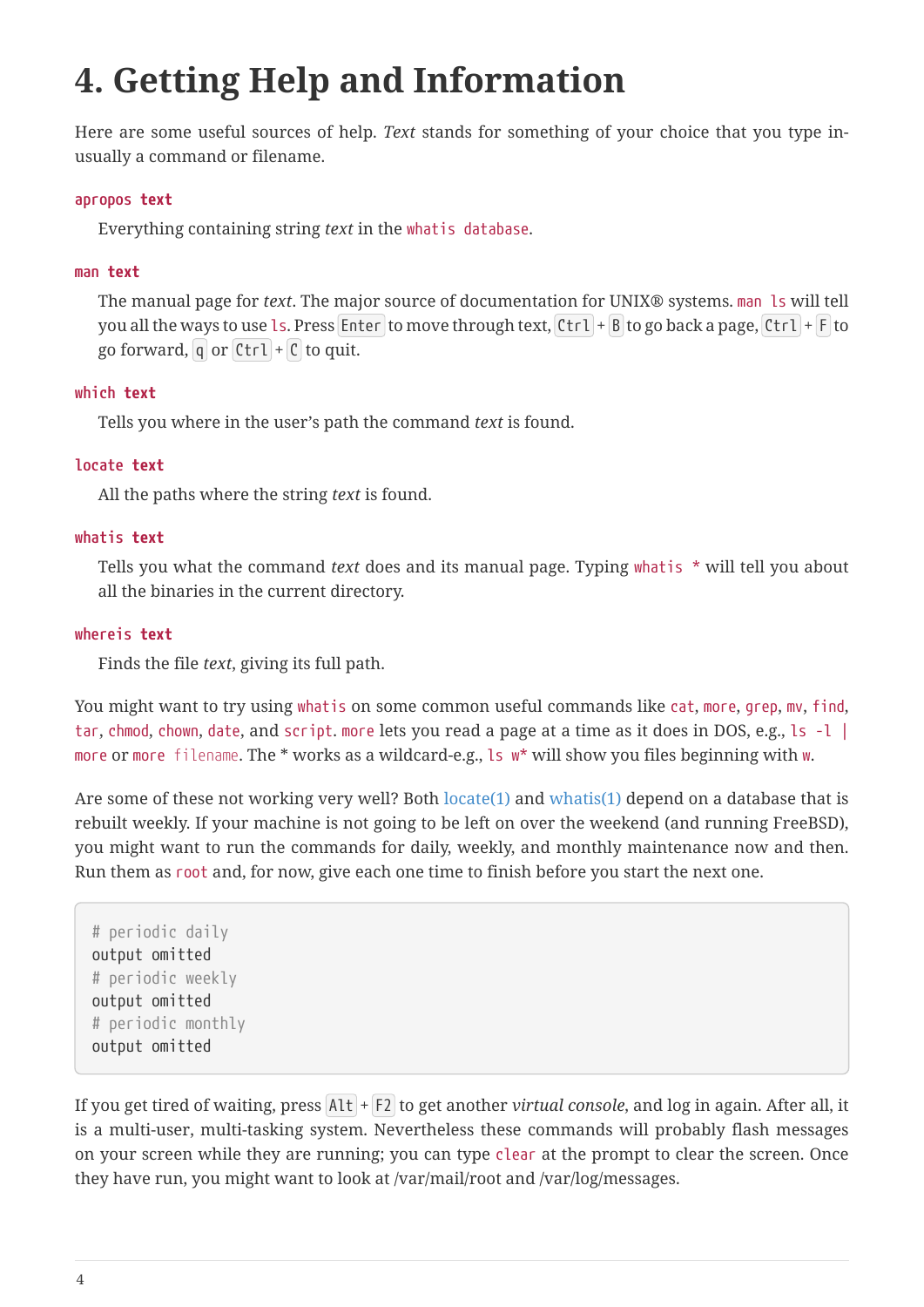Running such commands is part of system administration-and as a single user of a UNIX® system, you are your own system administrator. Virtually everything you need to be root to do is system administration. Such responsibilities are not covered very well even in those big fat books on UNIX®, which seem to devote a lot of space to pulling down menus in windows managers. You might want to get one of the two leading books on systems administration, either Evi Nemeth et.al.'s UNIX System Administration Handbook (Prentice-Hall, 1995, ISBN 0-13-15051-7)-the second edition with the red cover; or Æleen Frisch's Essential System Administration (O'Reilly & Associates, 2002, ISBN 0-596-00343-9). I used Nemeth.

## <span id="page-4-0"></span>**5. Editing Text**

To configure your system, you need to edit text files. Most of them will be in the /etc directory; and you will need to su to root to be able to change them. You can use the easy ee, but in the long run the text editor vi is worth learning. There is an excellent tutorial on vi in /usr/src/contrib/nvi/docs/tutorial, if you have the system sources installed.

Before you edit a file, you should probably back it up. Suppose you want to edit /etc/rc.conf. You could just use cd /etc to get to the /etc directory and do:

```
# cp rc.conf rc.conf.orig
```
This would copy rc.conf to rc.conf.orig, and you could later copy rc.conf.orig to rc.conf to recover the original. But even better would be moving (renaming) and then copying back:

```
# mv rc.conf rc.conf.orig
# cp rc.conf.orig rc.conf
```
because mv preserves the original date and owner of the file. You can now edit rc.conf. If you want the original back, you would then mv rc.conf rc.conf.myedit (assuming you want to preserve your edited version) and then

# mv rc.conf.orig rc.conf

to put things back the way they were.

To edit a file, type

# vi filename

Move through the text with the arrow keys. Esc (the escape key) puts vi in command mode. Here are some commands:

#### **x**

delete letter the cursor is on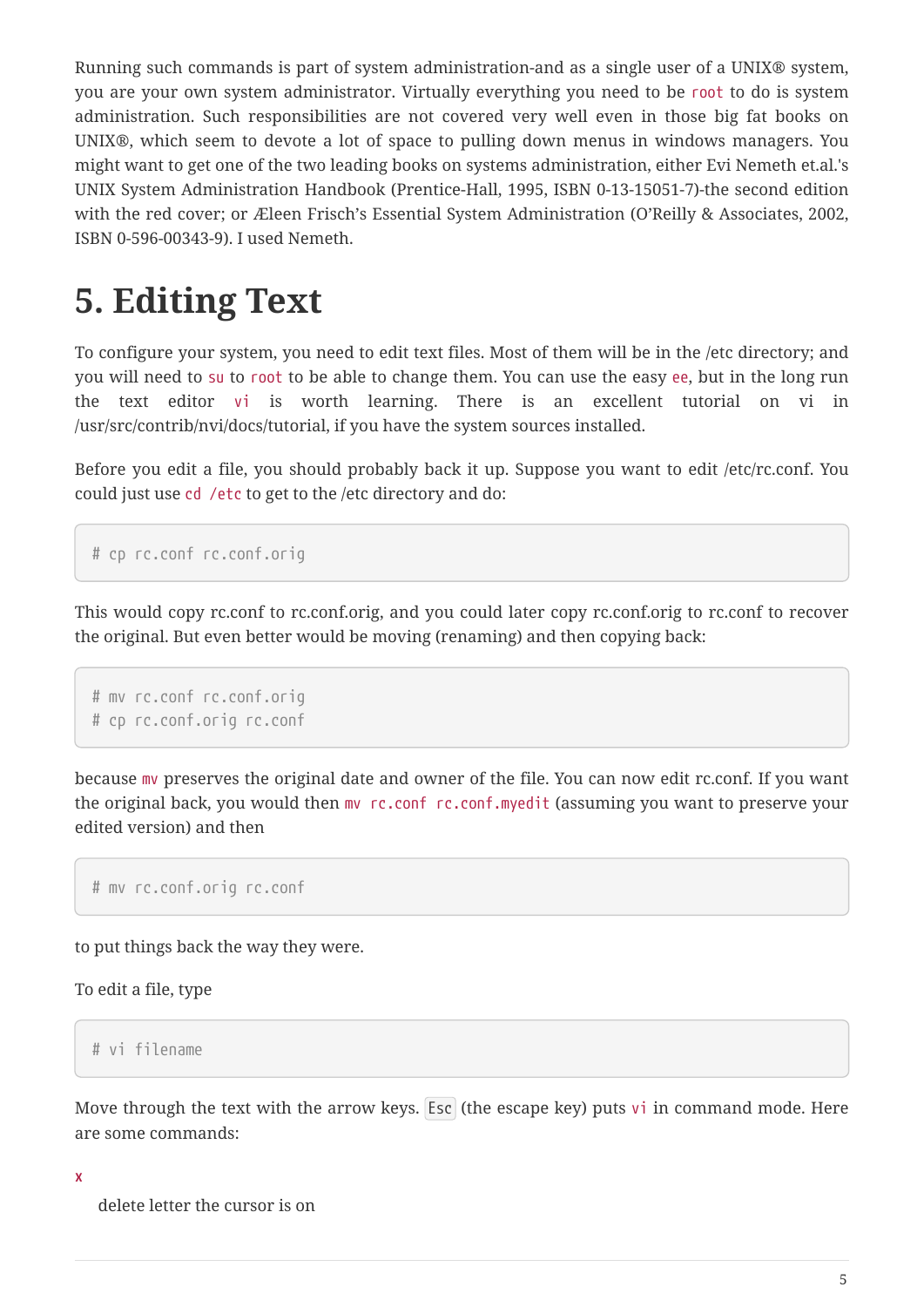**dd**

delete the entire line (even if it wraps on the screen)

#### **i**

insert text at the cursor

#### **a**

insert text after the cursor

Once you type i or a, you can enter text. Esc puts you back in command mode where you can type

#### **:w**

to write your changes to disk and continue editing

#### **:wq**

to write and quit

#### **:q!**

to quit without saving changes

#### **/***text*

to move the cursor to *text*; / Enter (the enter key) to find the next instance of *text*.

#### **G**

to go to the end of the file

#### **nG**

to go to line *n* in the file, where *n* is a number

### $[Ctr1 + L]$

to redraw the screen

### $[Ctrl] + [b]$  and  $[Ctrl] + [f]$

go back and forward a screen, as they do with more and view.

Practice with vi in your home directory by creating a new file with vi *filename* and adding and deleting text, saving the file, and calling it up again. vi delivers some surprises because it is really quite complex, and sometimes you will inadvertently issue a command that will do something you do not expect. (Some people actually like vi-it is more powerful than DOS EDIT-find out about :r.) Use Esc one or more times to be sure you are in command mode and proceed from there when it gives you trouble, save often with :w, and use :q! to get out and start over (from your last :w) when you need to.

Now you can cd to /etc, su to root, use vi to edit the file /etc/group, and add a user to wheel so the user has root privileges. Just add a comma and the user's login name to the end of the first line in the file, press Esc , and use :wq to write the file to disk and quit. Instantly effective. (You did not put a space after the comma, did you?)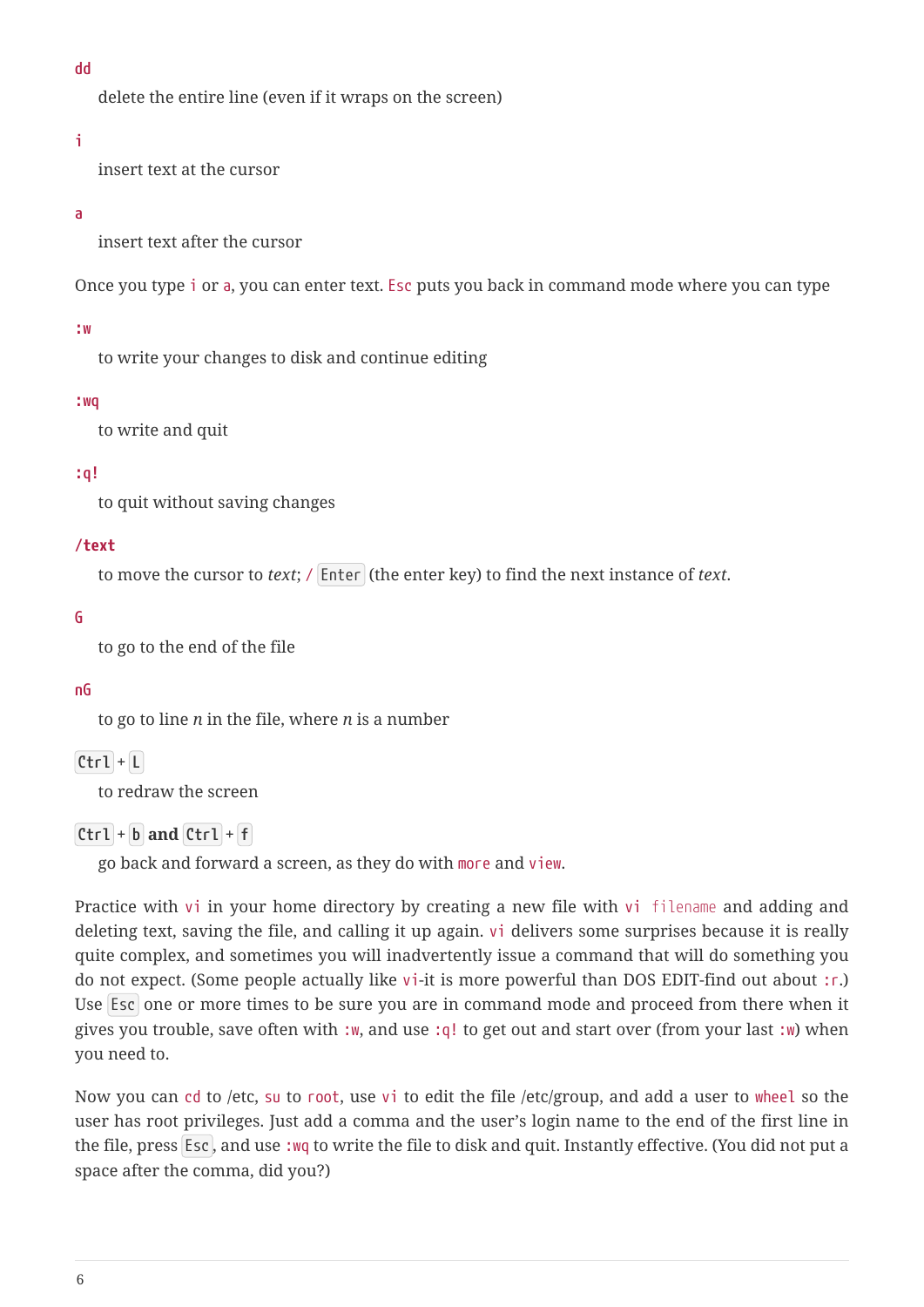## <span id="page-6-0"></span>**6. Other Useful Commands**

### **df**

shows file space and mounted systems.

### **ps aux**

shows processes running. ps ax is a narrower form.

### **rm** *filename*

remove *filename*.

### **rm -R** *dir*

removes a directory *dir* and all subdirectories-careful!

### **ls -R**

lists files in the current directory and all subdirectories; I used a variant, ls -AFR > where.txt, to get a list of all the files in / and (separately) /usr before I found better ways to find files.

### **passwd**

to change user's password (or root's password)

### **man hier**

manual page on the UNIX® filesystem

Use find to locate filename in /usr or any of its subdirectories with

% find /usr **-name** "filename"

You can use \* as a wildcard in "*filename*" (which should be in quotes). If you tell find to search in / instead of /usr it will look for the file(s) on all mounted filesystems, including the CDROM and the DOS partition.

An excellent book that explains UNIX® commands and utilities is Abrahams & Larson, Unix for the Impatient (2nd ed., Addison-Wesley, 1996). There is also a lot of UNIX® information on the Internet.

## <span id="page-6-1"></span>**7. Next Steps**

You should now have the tools you need to get around and edit files, so you can get everything up and running. There is a great deal of information in the FreeBSD handbook (which is probably on your hard drive) and [FreeBSD's web site.](https://www.FreeBSD.org/) A wide variety of packages and ports are on the CDROM as well as the web site. The handbook tells you more about how to use them (get the package if it exists, with pkg add *packagename*, where *packagename* is the filename of the package). The CDROM has lists of the packages and ports with brief descriptions in cdrom/packages/index, cdrom/packages/index.txt, and cdrom/ports/index, with fuller descriptions in /cdrom/ports/\*/\*/pkg/DESCR, where the \*s represent subdirectories of kinds of programs and program names respectively.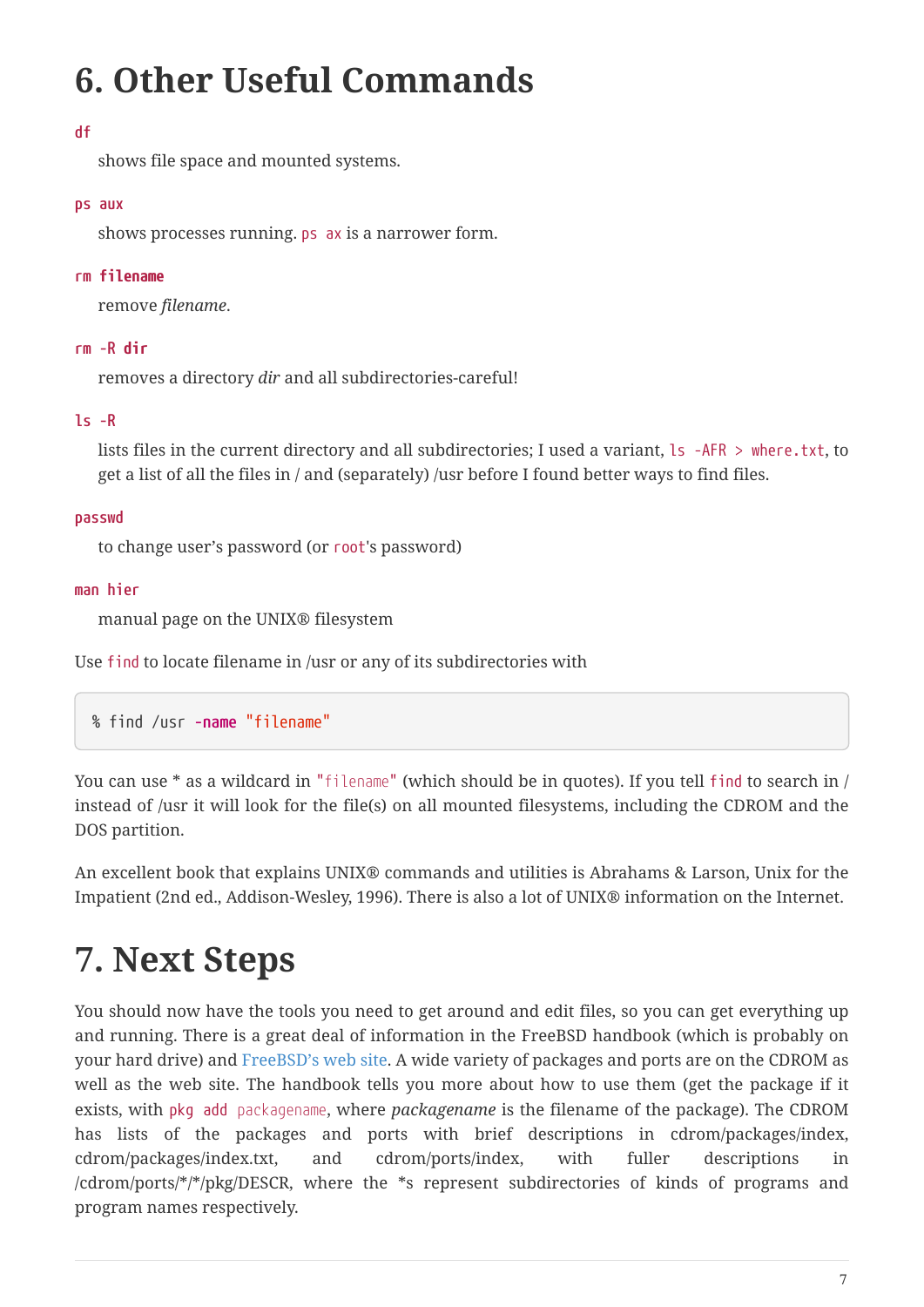If you find the handbook too sophisticated (what with lndir and all) on installing ports from the CDROM, here is what usually works:

Find the port you want, say kermit. There will be a directory for it on the CDROM. Copy the subdirectory to /usr/local (a good place for software you add that should be available to all users) with:

```
# cp -R /cdrom/ports/comm/kermit /usr/local
```
This should result in a /usr/local/kermit subdirectory that has all the files that the kermit subdirectory on the CDROM has.

Next, create the directory /usr/ports/distfiles if it does not already exist using mkdir. Now check /cdrom/ports/distfiles for a file with a name that indicates it is the port you want. Copy that file to /usr/ports/distfiles; in recent versions you can skip this step, as FreeBSD will do it for you. In the case of kermit, there is no distfile.

Then cd to the subdirectory of /usr/local/kermit that has the file Makefile. Type

```
# make all install
```
During this process the port will FTP to get any compressed files it needs that it did not find on the CDROM or in /usr/ports/distfiles. If you do not have your network running yet and there was no file for the port in /cdrom/ports/distfiles, you will have to get the distfile using another machine and copy it to /usr/ports/distfiles. Read Makefile (with cat or more or view) to find out where to go (the master distribution site) to get the file and what its name is. (Use binary file transfers!) Then go back to /usr/local/kermit, find the directory with Makefile, and type make all install.

## <span id="page-7-0"></span>**8. Your Working Environment**

Your shell is the most important part of your working environment. The shell is what interprets the commands you type on the command line, and thus communicates with the rest of the operating system. You can also write shell scripts a series of commands to be run without intervention.

Two shells come installed with FreeBSD: csh and sh. csh is good for command-line work, but scripts should be written with sh (or bash). You can find out what shell you have by typing echo \$SHELL.

The csh shell is okay, but tcsh does everything csh does and more. It allows you to recall commands with the arrow keys and edit them. It has tab-key completion of filenames (csh uses Esc), and it lets you switch to the directory you were last in with cd -. It is also much easier to alter your prompt with tcsh. It makes life a lot easier.

Here are the three steps for installing a new shell: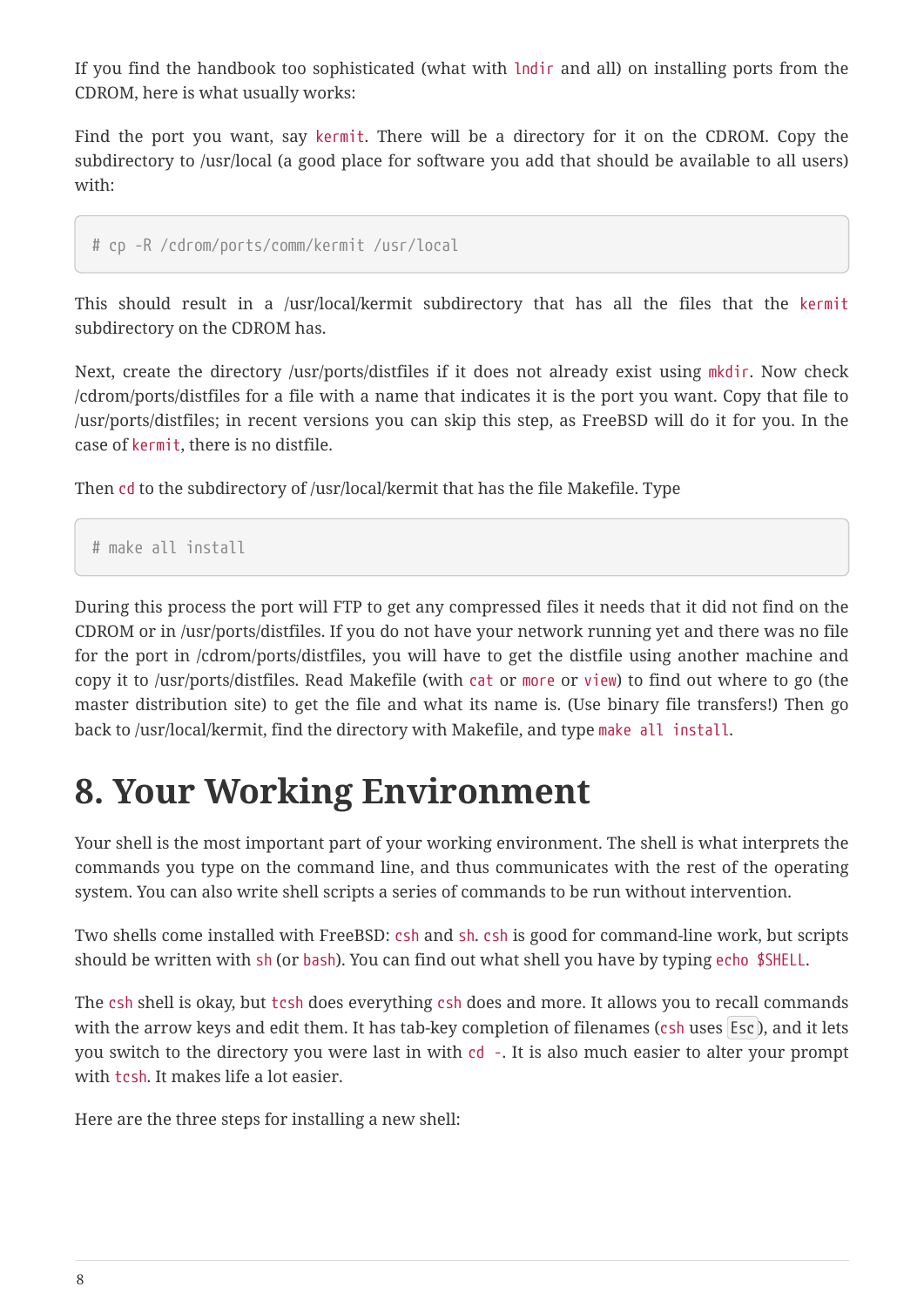- 1. Install the shell as a port or a package, just as you would any other port or package.
- 2. Use chsh to change your shell to tcsh permanently, or type tcsh at the prompt to change your shell without logging in again.

It can be dangerous to change root's shell to something other than `sh or csh on early versions of FreeBSD and many other versions of UNIX®; you may not have a working shell when the system puts you into single user mode. The solution is to use su -m to become root, which will give you the tcsh as root, because the shell is part of the environment. You can make this permanent by adding it to your .tcshrc as an alias with:

alias su su -m

When tcsh starts up, it will read the /etc/csh.cshrc and /etc/csh.login files, as does csh. It will also read .login in your home directory and .cshrc as well, unless you provide a .tcshrc. This you can do by simply copying .cshrc to .tcshrc.

Now that you have installed tcsh, you can adjust your prompt. You can find the details in the manual page for tcsh, but here is a line to put in your .tcshrc that will tell you how many commands you have typed, what time it is, and what directory you are in. It also produces a  $>$  if you are an ordinary user and a # if you are root, but tsch will do that in any case:

set prompt = "%h %t %~ %#"

 $\mathbf{i}$ 

This should go in the same place as the existing set prompt line if there is one, or under "if(\$?prompt) then" if not. Comment out the old line; you can always switch back to it if you prefer it. Do not forget the spaces and quotes. You can get the .tcshrc reread by typing source .tcshrc.

You can get a listing of other environmental variables that have been set by typing env at the prompt. The result will show you your default editor, pager, and terminal type, among possibly many others. A useful command if you log in from a remote location and cannot run a program because the terminal is not capable is setenv TERM vt100.

## <span id="page-8-0"></span>**9. Other**

As root, you can unmount the CDROM with /sbin/umount /cdrom, take it out of the drive, insert another one, and mount it with /sbin/mount\_cd9660 /dev/cd0a /cdrom assuming cd0a is the device name for your CDROM drive. The most recent versions of FreeBSD let you mount the CDROM with just /sbin/mount /cdrom.

Using the live filesystem-the second of FreeBSD's CDROM disks-is useful if you have got limited space. What is on the live filesystem varies from release to release. You might try playing games from the CDROM. This involves using lndir, which gets installed with the X Window System, to tell the program(s) where to find the necessary files, because they are in /cdrom instead of in /usr and its subdirectories, which is where they are expected to be. Read man lndir.